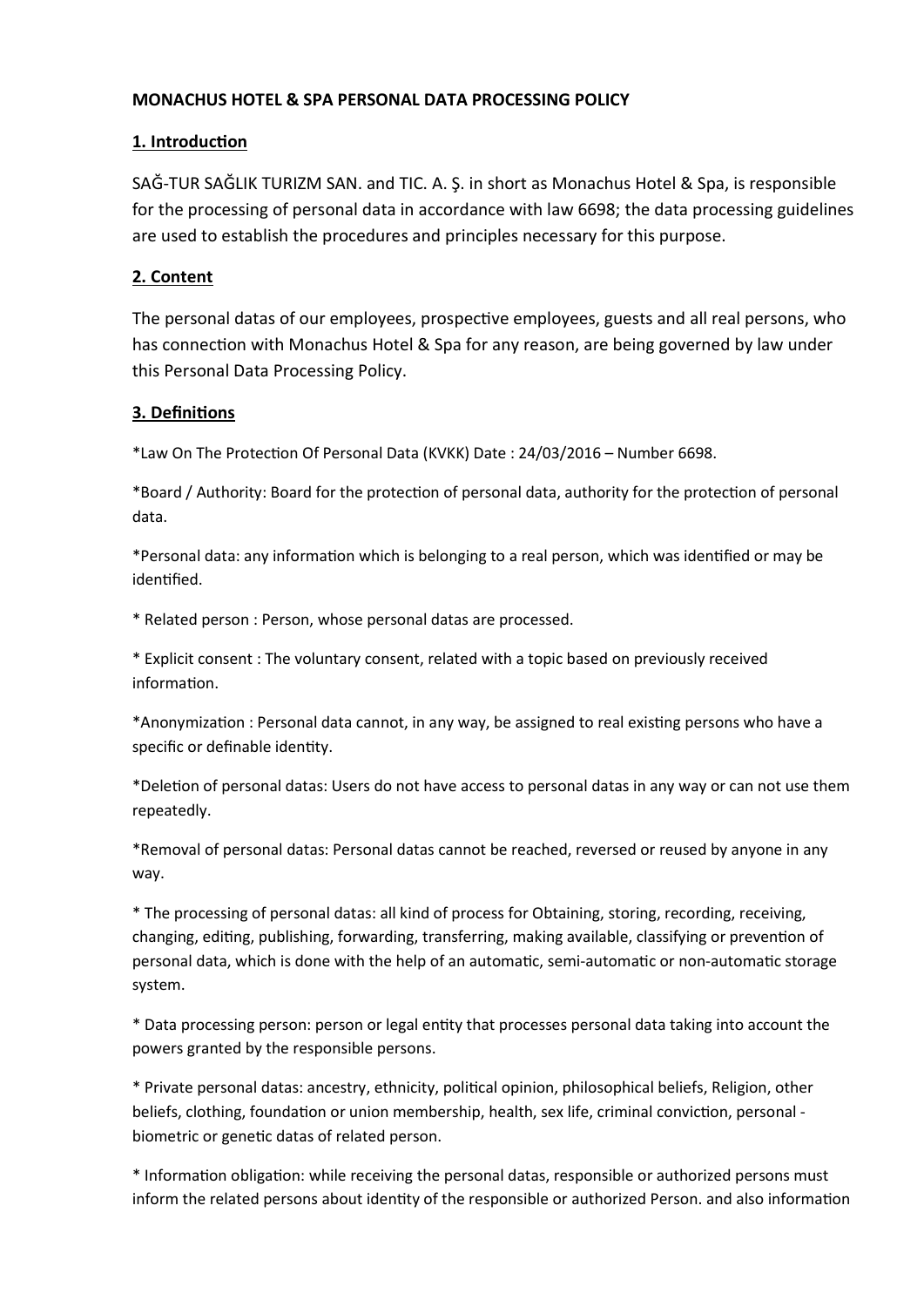about the purpose for which the data is used, with whom or for what reasons personal data is shared, methods and legal reasons why personal data is taken and information about Article 11 of the Basic Law.

\* Sedna: AutomaƟon system in which personal datas are included and with which the Front office, the accounting department, the human resources department and the purchasing department work.

\*Gonca: the automaƟon system for guest surveys and the A'la Carte reservaƟons.

\* DestrucƟon policy: guidelines on the determinaƟon of the maximum period in which the personal data can be used and the subsequent deletion, destruction and anonymization of the data.

\* Recording media: all types of automatically or semi-automatically electronic media in which personal datas are collected.

Company: SAĞ-TUR SAĞLIK TURIZM SAN. ve TIC. A. Ş.

#### 4. Principles for the processing of personal data:

4.1. Compliance with the act and the rules of honesty: The individual rights must be taken into account during the processing of the personal data by the company. Personal data is collected and processed in accordance with the law and fairly.

4.2. Specific, open and transparent use of personal data / limited and restrained usage: Before using personal data, the company must determine the reasons and purposes for which this data is used. The company uses this data only in order to be able to offer the data subjects a better service. During the collection of personal data, the identification of the responsible person, the data controller and, if available, its deputy must be disclosed. It is also necessary to explain the reasons for using the personal data, the reasons for forwarding the personal data, the procedure for storing the data, legal reasons and the rights of the persons concerned.

4.3. Deadline for the preservation / storage of personal data in accordance with the relevant legal provisions: The company may only store the personal data for as long as the relevant legal provisions state or as long as it is required for the required processes. So far as it is deemed necessary for the purposes of processing personal data, the regulatory authorities process personal data in accordance with the purpose set out in this policy, and will continue to do so by the company and its controlled subsidiaries, unless this is required by applicable laws or regulations of the company.

4.4 Accuracy of informations, actuality of datas: The company must check the stored personal data for accuracy, completeness and timeliness. If necessary, inaccurate or incomplete data will be deleted, updated, supplemented or corrected.

4.5 Data protection and data security: personal data is under the data protection. The personal data will be treated confidentially at the personal level. the company will ensure security measures and the necessary technical and administrative measures against unauthorized access, unlawful processing or dissemination and accidental loss, modification or destruction for the purpose of providing and storing personal data.

#### 5. Content of data processing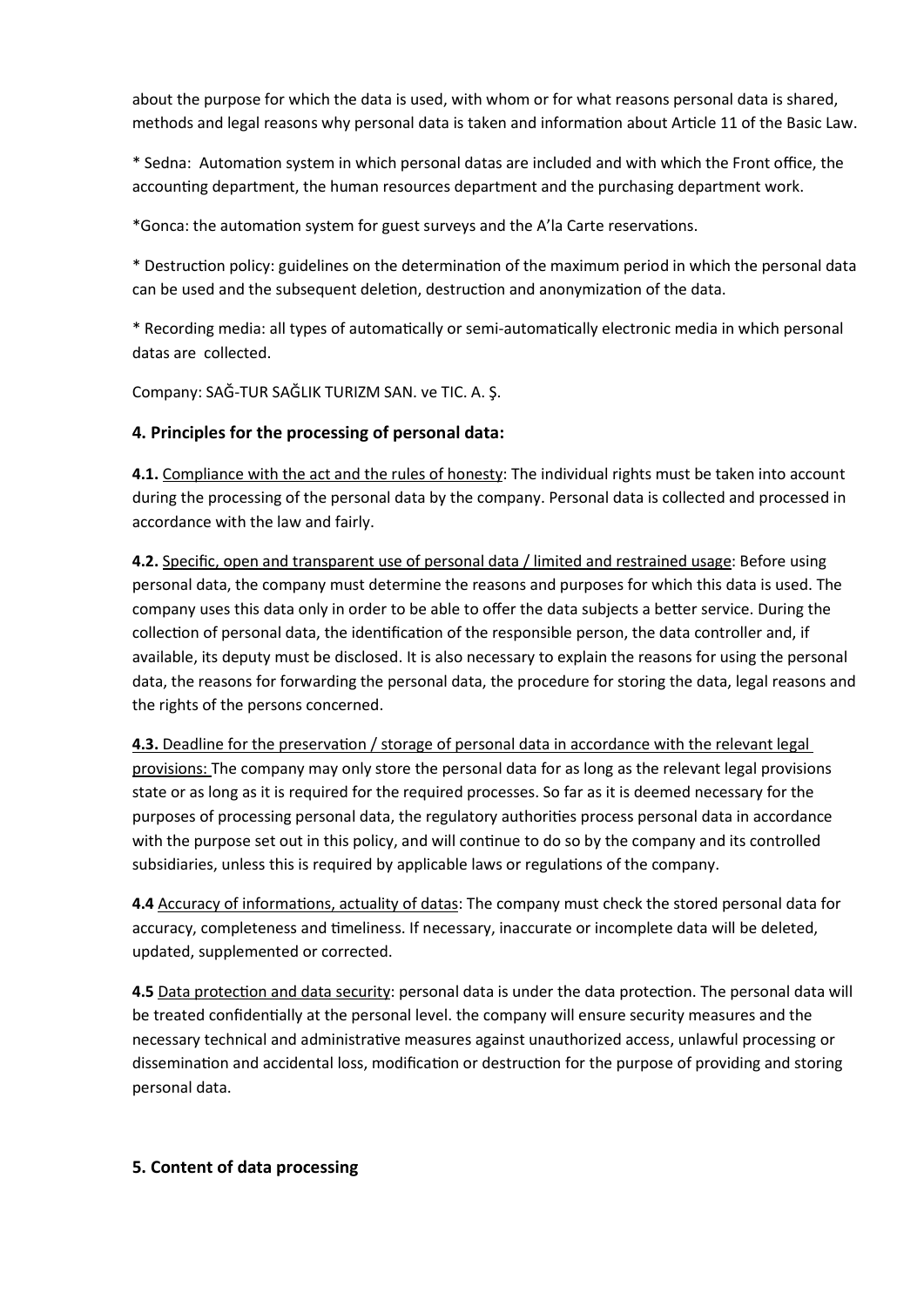The processing of personal data is beind done in two different ways.

- a) Fully automatic or semi-automatic processing of personal data. It includes the purpose of transmitting, distributing or presenting data in various ways, grouping, combining, blocking or deleting data, data collecting, stored, photographed, recorded, organized, modified, restored or published by the responsible person or by third parties, according to the guidelines.
- b) Data processing / collection by non-automatic ways. it includes, so far as it is part of a registration system, the protection and immobilization of storage, preservation, modification, disclosure, transfer, transfer abroad, acquisition, provision, classification or usage.

5.1. The company has the right to process the personal datas of the related persons during the period of usage of its services and after the termination of the service, in accordance with the laid down in this Directive purposes.

5.2. the processing of personal data which is done by the company, without any restriction, by using automatic, semi-automatic or non-automatic ways, for the purpose of executed actions and encompasses all measures that are required with.

**5.3.** The company processes the data of the related persons or other person who is under custody of the related person.

5.4. The data processing also includes the exchange of data provided by the company's instructions and / or the company's data processing, which may be carried out with the express consent of the Person concerned and / or third parties, if the company acts in favor of and under the instructions of a third party.

5.5. Includes the processing and recording of activities by the company with the express consent of the data subject when using the various electronic channels (web browser, Website, mobile applications, as well as technical methods and channels used for payment or money transfer or receiving and similar ways or other ways). For example, the identification of the location of the datas when using an electronic channel, the identification and analysis of input data, product selection frequency and / or other statistical data, etc.

#### 6. Basics Of Data Processing

6.1. The related person agrees that the company must process information belonging to or related to third parties during the use of the company's services and also at the termination of the contractual relationship.

- a. The provision and / or performance of a service for the related person,
- b. The company and third parties are obliged to process data in order to protect their legal rights,
- c. The legal obligations of the company,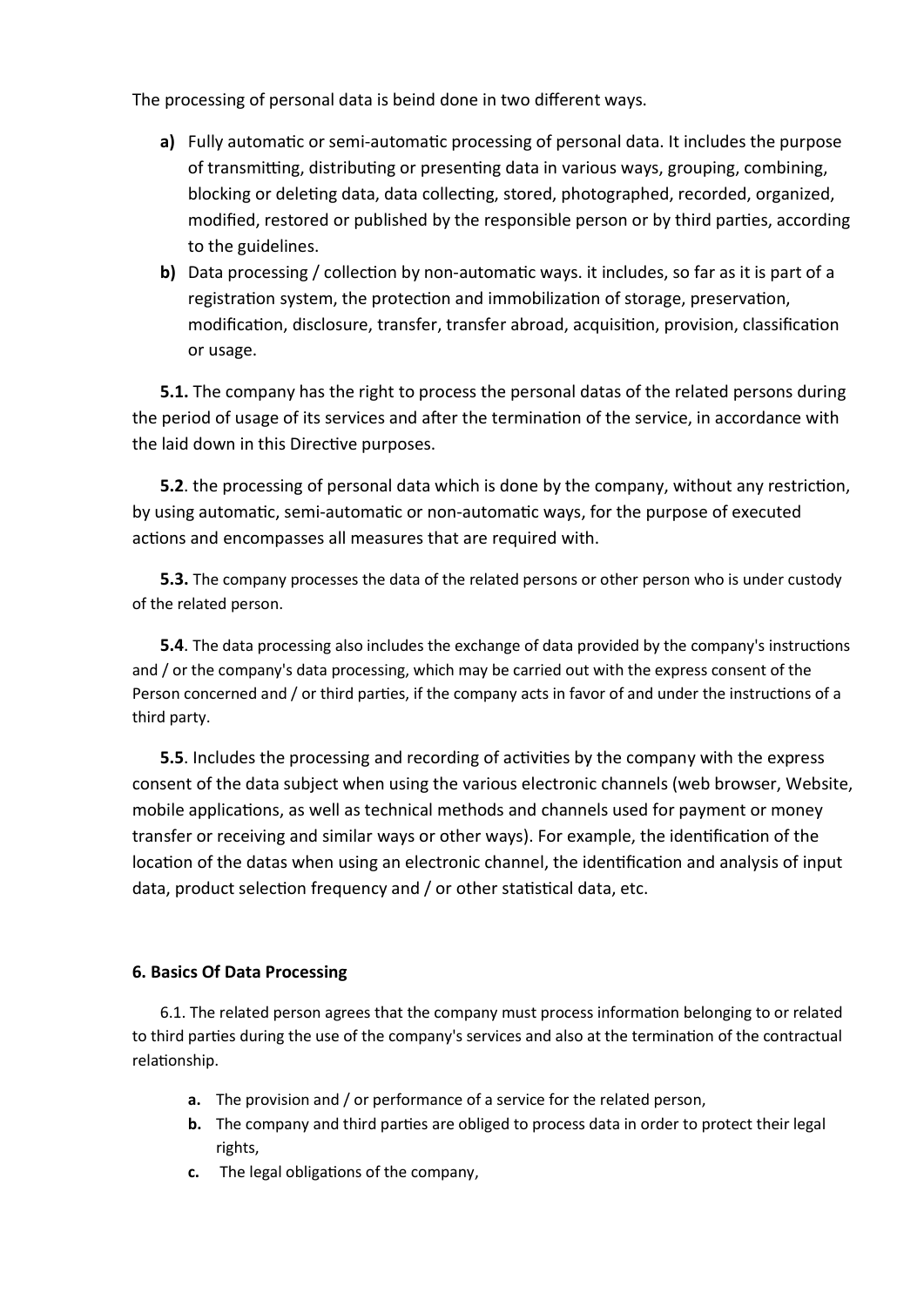- d. The processing of personal data belonging to the related person is necessary, if they are directly related to the creation or execution of a contract between the person concerned and the company,
- e. Data processing is mandatory for the establishment, usage or protection of a right,
- f. Other matters with the explicit consent of the datas of related person,
- g. Other matters clearly defined in the legislation,

6.2. The Explicit consent which was given by the related person means that the related Person has accepted the Directive and its provisions.

#### 7. Purposes Of Data Processing.

The company or third parties, who process personal datas with the explicit consent of the datas of related person, may process the personal datas of the related person or people that under the custody of the related person for the following purposes.

- a. the realization of accommodation services as indicated, the provision and execution of better and more reliable services for the guest,
- b. in order to optimize and improve the performance of the company, it is necessary to review the review / course of the accommodation and/or behavior patterns of the data subject,
- c. the company may offer a new and / or additional Service or non-Service product,
- d. modification of the existing conditions of the service provided by the company,
- e. analysis of statistical data, preparation and presentation of various reports, research and / or presentations,
- f. in addition to ensuring security, detection and / or prevention of misconduct and other criminal activities,
- g. handling of complaints, questions and claims of the data subject,
- h. verification of the identity data of the data subject,
- i. Promotion, Marketing and campaign activities for the accommodation service,
- j. realization of goals in national and international laws and regulations.

#### 8. Processing, disclosure or publication of data.

The company fulfill obligations with legal and supervisory board policy decisions regarding the processing, disclosure or publication of personal data. In accordance with the purposes set out in these policies, the personal data of that Person and of third parties, including, but not limited just with these, and the following; for the processing, transmission and / or disclosure of information by the company, depending on the content and variety of accommodation offers; Name and surname of the related Person, personal identification number and / or the original information on the ID card, registered residence address, telephone / mobile number, E-Mail address, employer-related data, as well as information on conditions of employment (place of work, wages, working hours, etc.), using various electronic channels and / or the Internet (Web cookies, etc. (including but not limited to ) when using the channels mentioned above, the data subject and  $/$  or by the proxy specified in connection with the activities of third parties (the verification of these channels is including but not limited just with these actions or transaction history). The data with which the data related is accommodated during the stay will also be used.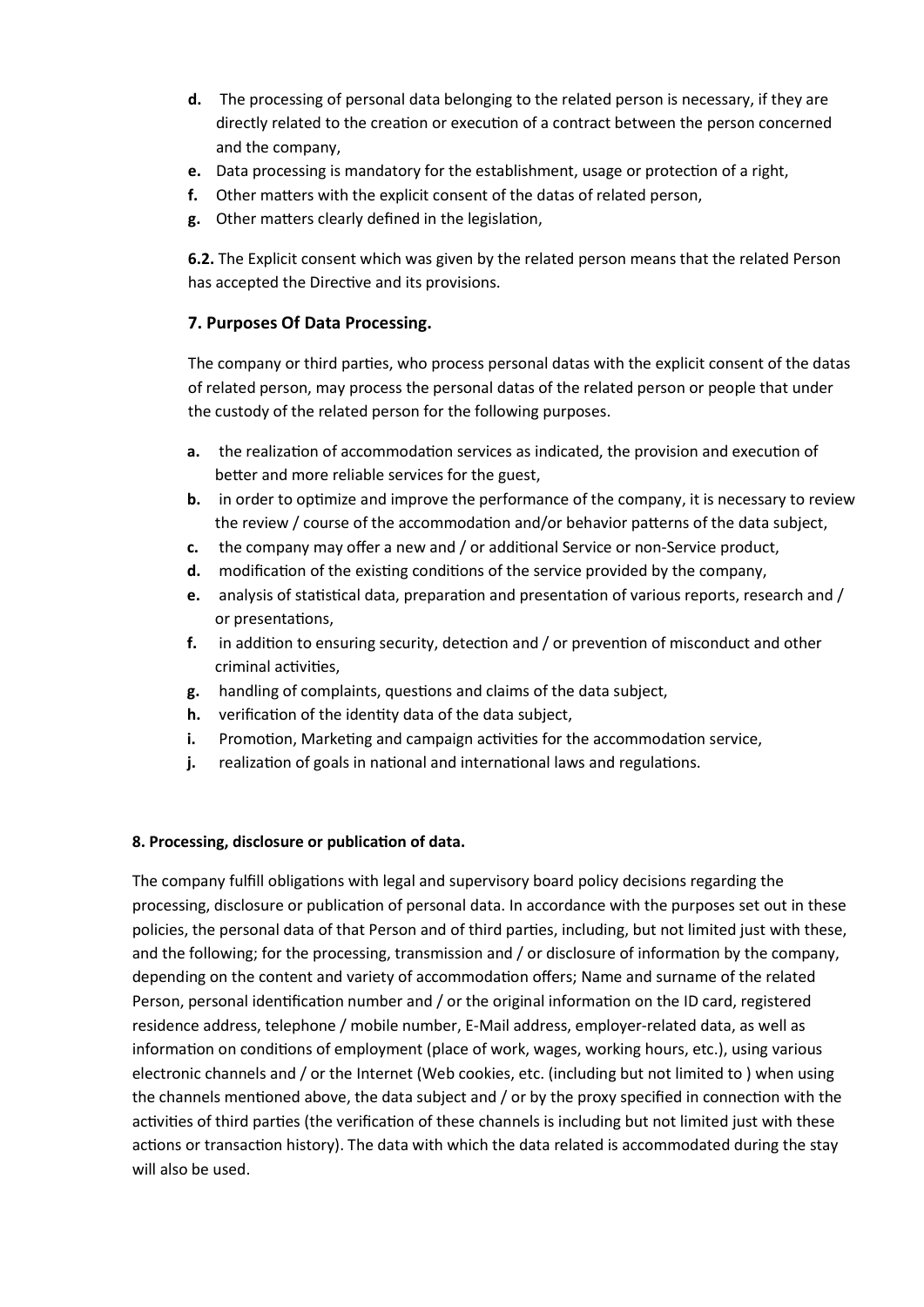8.1. If the related person gives the personal datas of the 3rd person (personal datas, specific datas, included but not limited with these) to the Company in order to benefit from the services of the Company; The person giving the data to the Company will be responsible for obtaining the necessary consent to process this personal data.

8.2. If the related person or his authorised representative provides such information to the company, it is assumed that the contact person has given the necessary explicit consent and that the company's obligation to obtain such express consent ceases.

8.3. if there is no explicit consent, then the company is responsible for the damages due to this processing of personal and private datas.

8.4. The explicit consent of the data subject includes the processing and recording of activities by the company when using the various electronic channels (web browser, Website, mobile applications, as well as technical methods and channels used for payment or money transfer; all this is included but not limited just with these). It includes the recording and processing of activities by the company. (For Example, Identification of the location of the data subject when using an electronic channel, identification and analysis of input data, product selection frequency and / or other statistical data, etc.).

8.5. The company may use the telephone number, mobile number, e-mail address and other contact information provided by the related person, for sending SMS, Audio or other marketing messages (direct marketing) in accordance with law 6563 (law on the regulation of electronic commerce) until the related person asserts his or her right of refusal.

8.6. The related Person gives permsion to the company the right to share his personal datas with subsidiaries and /or shareholders of the company for the purposes of the preparation of various marketing offers.

8.7. Advertising / information messages (e.g., advertising brochure, advertising images, verbal offers, etc.) to the service points of the company the occurrence or content of the company / subsidiaries occurring during the usage of electronic channels such as Internet, Mobile Marketing or similar, are not considered to be direct marketing, and the Person concerned has not the right to request the termination of the publication and/or display of such content.

#### 9. Processing of data of applicants or employees.

9.1. To conclude a service contract; processing of personal data for the purpose of execution, management and termination. - Fulfillment of personal rights from the service contract and maintenance of these rights, Occupational Safety and security for employees, execution of work permit procedures, evaluation of personal applications, execution of research and performance evaluation and monitoring, training measures, improvement of working conditions. The company has the right to process the personal data provided by the Person due to the work trial period and/or the beginning of the internship. During the application process, information about the applicant is collected from third parties in accordance with the provisions of Data Protection Act No. 6698. The explicit consent of the applicant is required for the processing of personal data in connection with the business relationship, but not initially part of the execution of the contract.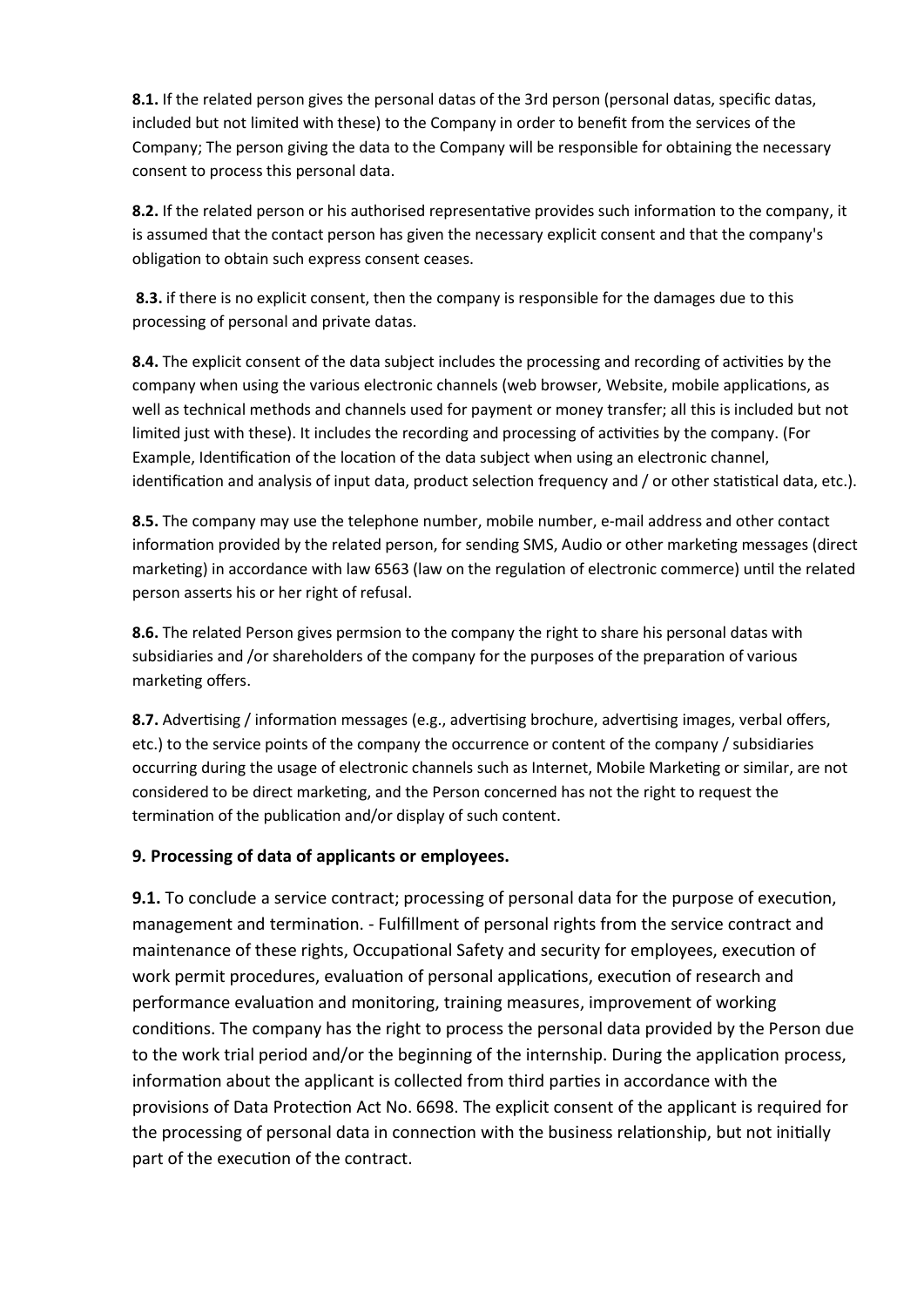9.2. Processing Of Personal Data. - Private qualified personal data may only be processed with the explicit consent of the related person. Personal data relating to health and sex life can only be managed in cases prescribed by law or in cases concerning public health (preventive medicine, medicine, diagnosis, treatment and care, health services and financing for the purpose of planning and managing people in duty) by persons who are obliged to maintain its secrecy. (or by authorized institutions and organizations.)

# 10. Transfering and sharing of information to third parties.

In order for the company to provide services to the related person, data processing or data transfers may be carried out in the context of data processing and in accordance with this directive. The related person grants permission and the right to record, store, receive, modify, rearrange, disclose, transfer, transfer abroad, acquire, classify or usage personal data acquisition of data through its suppliers, that is passed on to the company through all departments the Internet, Call centers, public institutions / organizations or others. (either fully or partially automated or non-automated, provided that it is part of any recording system)

## 11. Obligations of the responsible person and the data processor

11.1. In accordance with the provisions of this Directive, the company is able to manage, on behalf of the data controller, including third parties, of certain types of personal data. The data controller may process certain personal data on behalf of third parties. Accordingly, each of the parties to such a relationship (the data processing Person and the data supervisor) in accordance with the data protection act. Therefore;

a) personal data shall be processed in accordance with the principles laid down in the legislation.

b) the explicit consent of the related person must be obtained and the necessary information and clarifications must be done.

If the related person submits a request for information about his or her personal data, the data controller should, in compliance with the legal provisions, provide a response to the related person no later than 30 days after the submission of a complaint or statement.

If one of the parties represents the data administrator and the other data administrator in the processing of the data, this Person must also fulfill the following obligations. The data processor is obliged:

- i. in accordance with the provisions of this directive and to the extent permitted by law or at the request of a Regulatory Authority, data transmitted / passed on by the other party may be processed,
- ii. all necessary and appropriate technical and administrative measures must be taken to avoid unauthorised processing, deletion, destruction, damage or description of the related persons datas,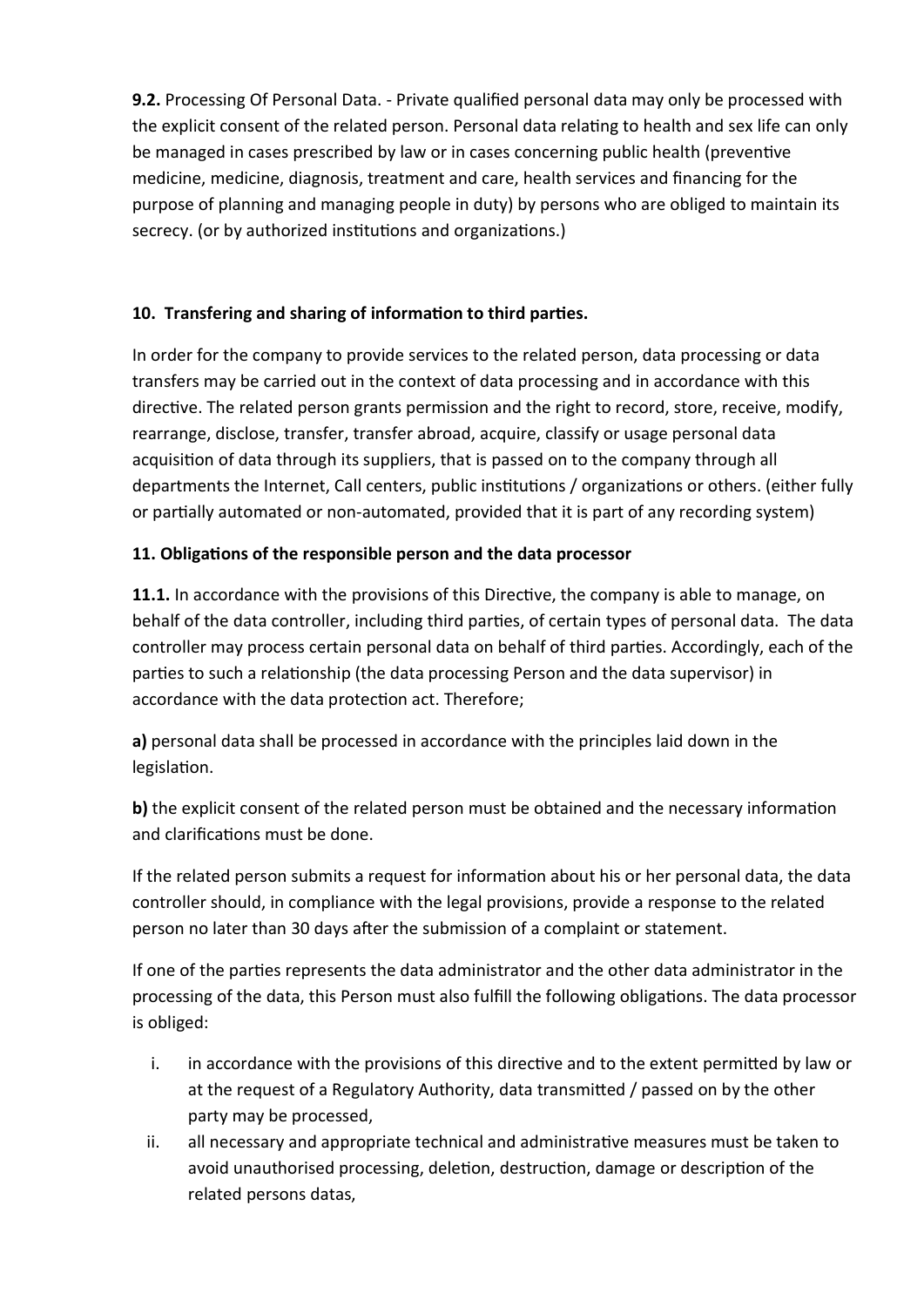- iii. the Company shall supervise, through its authorized personnel, the measures and practices of data processing for the purpose of data security,
- iv. the data controller cooperates and supports the investigation of a complaint or statement submitted/published by the company,
- v. in the event of a complaint and statement request, including data about the data subject (electronic data), the data controller must provide the company with detailed information within 7 working days of the request being submitted,
- vi. data processing (transfer) to a country and / or an international Organisation that is not part of the economic zone of the European Union and is not listed as sufficient for the protection of personal data must be prevented by the data controller,
- vii. Data may not be forwarded or published to third parties without the express prior written consent of the company,
- viii. The company is obliged to transfer and disclose the data in accordance with a written contract that processes data, even in cases where the company has explicit prior written consent. The third party mentioned in the written contract and its sub-contractors, the data from unauthorized processing, loss, destruction, damage, are obliged to take all necessary technical and administrative measures to prevent unauthorized modification or disclosure,
	- ix. Compensating any loss / loss suffered by the company because the data processor (in accordance with the policy and legislation) does not take the necessary actions or cannot perform it fully. Any damages / losses (including but not limited just with these) that the company may suffer as a result of a violation of the data processor, complaints, expenses (including but not limited to expenses incurred by the company using its legal rights), legal processes and explicitly consenting data to compensate for damages and compensation against other obligations. therefore should agree with the data controller,
	- x. Unless otherwise specified by contract between the company and the data processor, the data processor after the contractual relationship between the company and the data processor has ended; Returning any data (including personal data) transferred / disclosed from the company. It is obliged to take all necessary security measures to prevent unauthorized access of third parties to the data, to destroy personal data transferred / disclosed by the company and to notify the company to confirm that this action has been taken.

## 12. Update, processing, retention period and data destruction.

12.1. the Company shall operate its services for a period consistent with the objectives and interests of the company, the requirements of the supervisory authorities and/or legislation for the purposes set out in this directive during and after that period.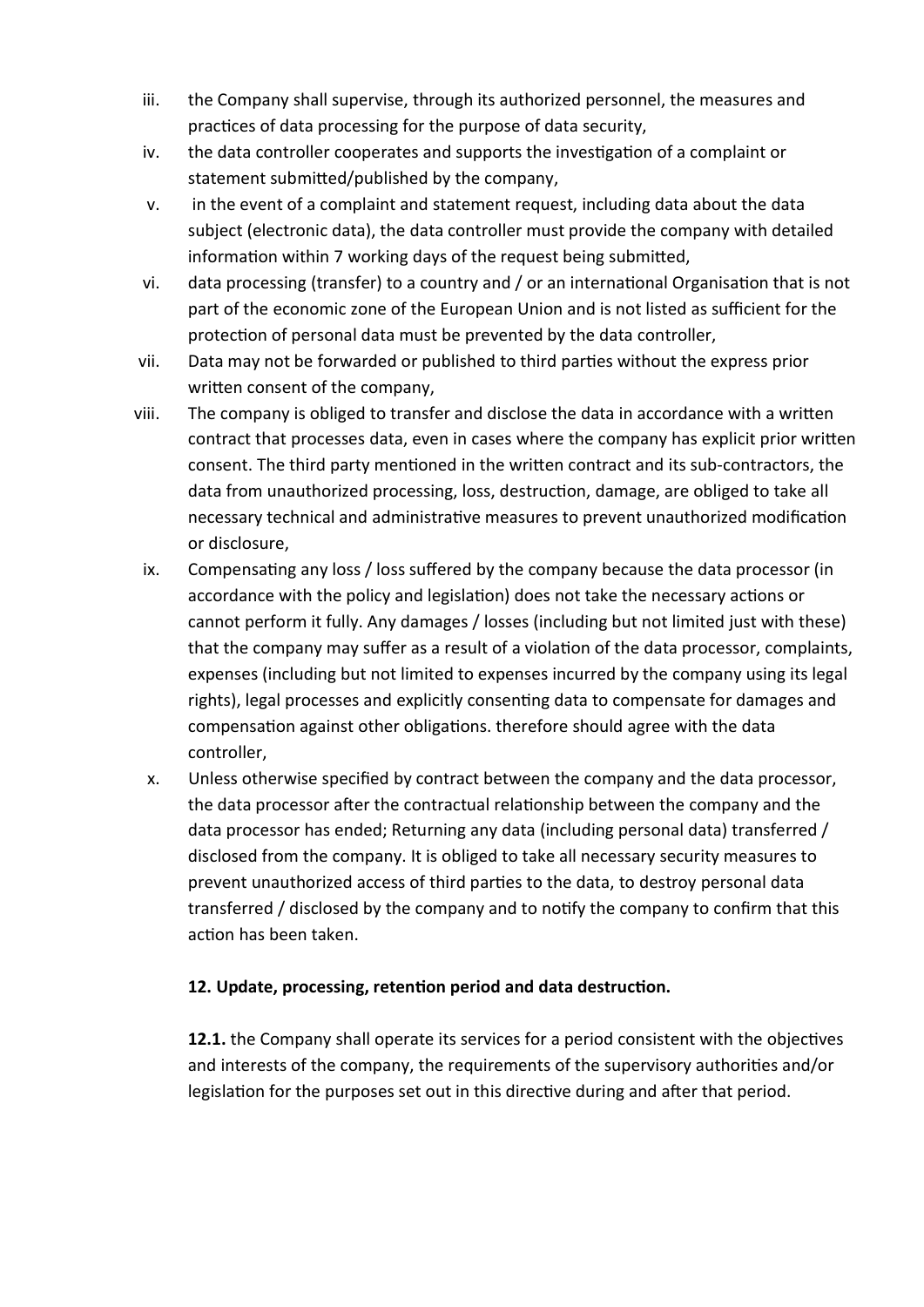12.2. the processing of the data transmitted during the use of the company's electronic channels (web browser, Website, Internet, mobile applications and/or other electronic data transmission tools) continues even after the data has been deleted from the relevant electronic channels.

12.3. At the request of the Person concerned, information about the personal data will be provided in accordance with the legislation.

12.4. if the personal data of the related person is incomplete or incorrect, these datas will be filled in and corrected after written notification by the related person.

12.5. Personal data will be stored for 15 years in any situation. or as long as it sets out in the relevant legislation or for the purposes of the processing are required. Although the personal data are processed in accordance with the statutory provisions, they are either deleted, destroyed or anonymized by the data controller himself or at the request of the data subject, if the reasons for the processing have been removed and the retention period of the company ends.

12.6. The determination of the storage and Destruction periods for which personal data is carried out according to the following criteria.

- a) Storage of data, article 5. and 6.. Determination of the in the articles of Association exceptions provided for in the framework of the usage of an access authorization and control Matrix system. - For all personal data, the relevant users are identified, their powers and methods such as access, retrieval, reuse, termination of the employment contract or change of Position are respected. In these cases, the access, retrieval, reuse powers and methods of the personal data of the affected users are updated, closed, and eliminated.
- b) The data will be deleted, destroyed or anonymised by the data controller after period of 10 years if the period laid down in the legal provisions has expired or no period is laid down in the relevant legal provisions for the storage of such data.

12.7. for the deletion, destruction and anonymity of personal data, Article 4 of the law entitled "general principles" with the principles referred to in Article 12 entitled "data security obligations"; the measures shall be taken in accordance with the measures to be taken under the article, the provisions of the relevant legislation, the decisions of the institution and these guidelines.

12.8. All transactions in connection with the deletion, destruction, anonymity of personal data will be recorded by the company. These records will be stored for at least 10 years, with the exception of other legal obligations.

12.9. Unless the Data Protection Authority makes a decision to the contrary, the company chooses the appropriate method for the deletion, destruction or anonymization of personal data.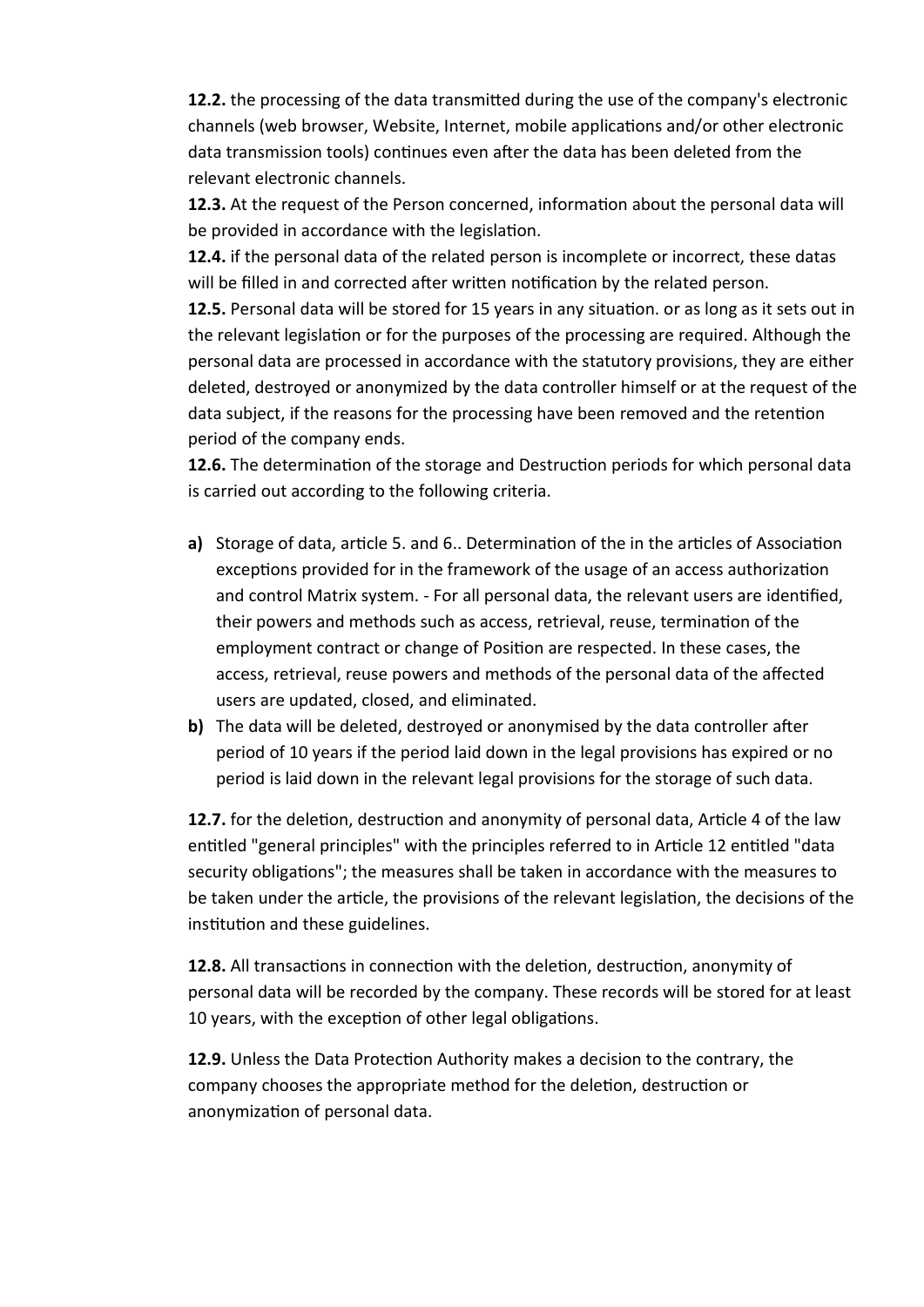12.10 The personal data acquired by the company is stored in various recording media. The data is deleted using suitable methods for recording media. Data in digital media is deleted manually and/or with the Delete command, and personal data in paper media is deleted with the blackout method. In this process, the personal data will be cut in pieces, if possible. If this is not possible, the data will be processed with ink in such a way that it cannot be undone and reread with technological solutions.

Office files on the central Server are deleted by the Delete command on the operating system of the file or the user's access rights are removed in the file or directory.

The usage of portable storage is restricted by authorization. The database of personal data is protected by authorization levels and the deletion is subject to authorization. When performing the process, care is taken whether the user is also a database administrator.

The destruction of personal data is the process of making personal data inaccessible, non-recoverable and unusable by anyone in any way. The company and the data officer shall take all necessary technical and administrative measures in relation to the destruction of personal data. In order to destroy personal data, all copies of the data are recognized and the systems in which the data is located are physically destroyed for example melting, burning or pulverizing optical and magnetic media. This prevents reaccess to this data.

Network devices are rendered unusable by deletion commands. Mobile phones, portable Smartphones, fixed memory areas are rendered unusable by deletion command and physical destruction. Optical Discs, CD, DVD storage media are rendered unusable by burning or breaking into small pieces, melting by physical destruction. If the personal data is stored in equipment that has failed or is sent to maintenance, the data carriers are dismantled and stored and other defective parts are sent to third parties institutions such as manufacturers, vendors, services. The staff who comes from outside for purposes such as maintenance and repair are prevented from copying personal data from the facility and necessary measures are taken to do so. Required confidentiality agreements are in place with the relevant companies.

Anonymization is the removal or modification of all direct and indirect identifications in a record, thereby providing the person concerned from being identified or the distinction from being lost within a group in a way that cannot be associated with a real Person. The purpose of anonymization is to break the link between the data and the Person who identifies it. In the data collection system in which personal data is stored, the data is anonymized by selecting one that is suitable for the relevant data from the Link-Breaking processes carried out by means of grouping, masking, derivation, generalization, randomization, which are either automatically or not applied to the data sets.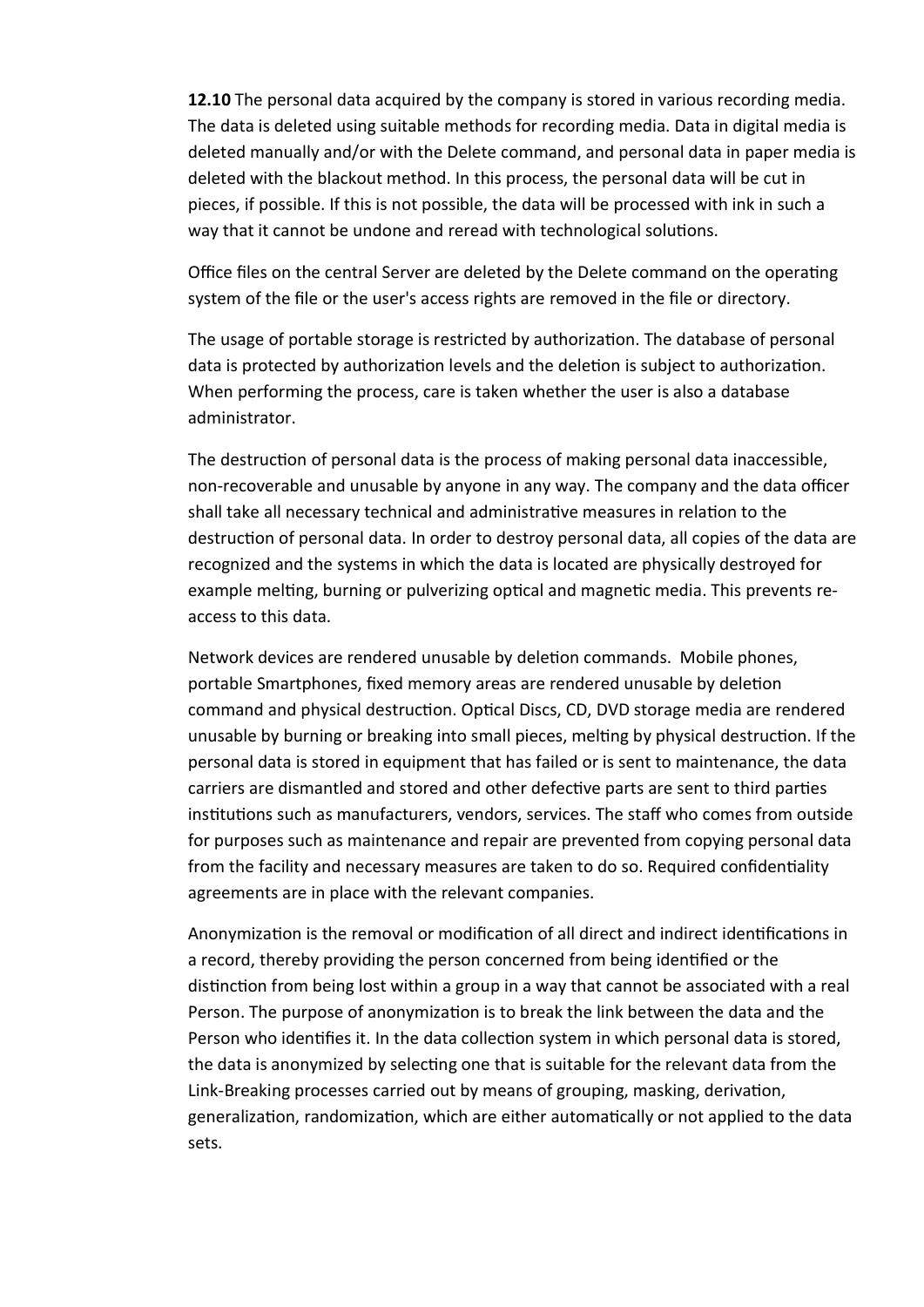#### 13. The rights of related person.

Every related person has the right to know whether the personal data is being processed, why the data is being used, whether the guidelines are being followed, whether the data is being passed on to third parties at home or abroad. Incomplete or incorrect data can be changed at the request of the data subject. The deletion or destruction of personal data, information about forwarding to third parties at home or abroad can be requested. By analyzing the processed data by automated systems, objections can be raised against a result that is directed against itself. In the event that personal data is damaged by unlawful processing, the data subject has the right to request that the damage be rectified. The contact whose data is processed can reach the application form of the data holder.

Click here for the application form.

### 14. Data Protection Of Data Processing

14.1. Personal data is subject to the data security. Any employee of the company or its subsidiaries is prohibited from accessing this data without authorization. The processing of this data by employees of the company or its subsidiaries who are not authorized on behalf of the company constitutes an unauthorized process. Employees of the company or its subsidiaries can only access personal data if they are entitled to access personal data within the content of the mandate.

14.2. Employees of the company and its subsidiaries are prohibited from using personal data for private or commercial purposes, from sharing such data with unauthorized persons, or from making such data otherwise accessible. The data manager informs employees about the obligation to protect privacy during the start-up phase, trains their employees and offers them training.

14.3. For the security and protection of property and privacy, and also for the control and measurement of the quality of service, video and audio recordings are made in the territories like kitchen and `staff only` areas, taking into account the provisions of the personal data protection Article No. 6698.

14.4. The related person is informed by the company that video recordings and video checks are carried out by appropriate means at the respective service points of the company and in communication with the company. The Person acknowledges the importance of video and audio recording and hereby gives express consent for the processing of your data.